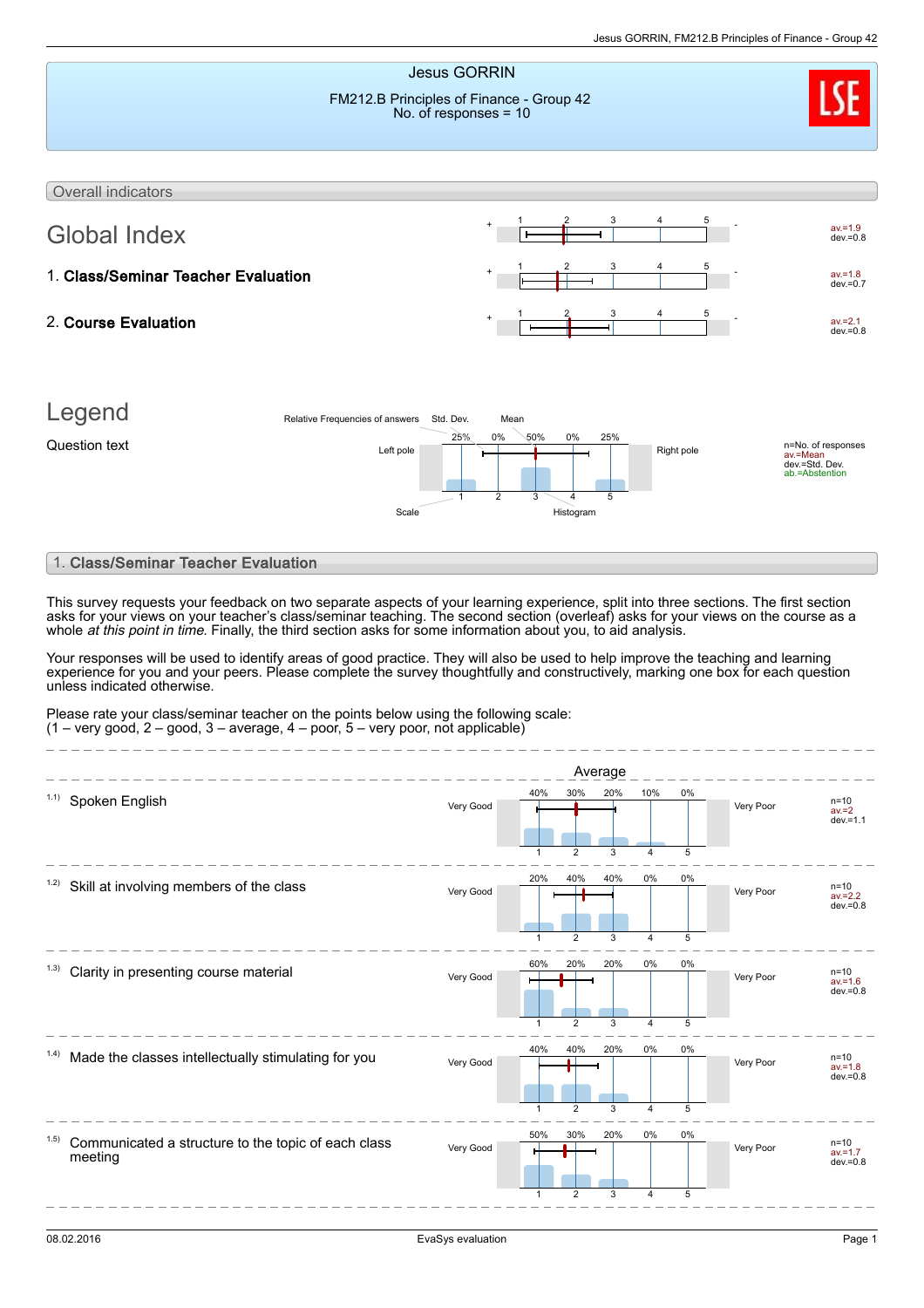| 1.6)  | Provided helpful feedback on your work/performance                                                        | Very Good      | 40%             | 60%                                       | 0%              | 0%           | 0%           | Very Poor          | $n = 10$<br>$av = 1.6$<br>$dev = 0.5$          |
|-------|-----------------------------------------------------------------------------------------------------------|----------------|-----------------|-------------------------------------------|-----------------|--------------|--------------|--------------------|------------------------------------------------|
| 1.7)  | Improved your understanding of the course material                                                        | Very Good      | 1<br>60%        | $\overline{2}$<br>40%                     | 3<br>0%         | 4<br>0%      | 5<br>0%      | Very Poor          | $n = 10$<br>$av = 1.4$<br>$dev = 0.5$          |
| (1.8) | Please rate your own contribution to classes/<br>seminars using the same scale                            | Very Good      | 1<br>11.1%<br>1 | $\overline{2}$<br>44.4%<br>$\overline{2}$ | 3<br>44.4%<br>3 | 4<br>0%<br>4 | 5<br>0%<br>5 | Very Poor          | $n=9$<br>$av = 2.3$<br>$dev = 0.7$<br>$ab = 1$ |
| (1.9) | In general, how satisfied have you been so far with<br>the class teaching on this course by this teacher? | Very Satisfied | 50%<br>1        | 40%<br>$\overline{2}$                     | 10%<br>3        | 0%<br>4      | 0%<br>5      | Not Very Satisfied | $n = 10$<br>$av = 1.6$<br>$dev = 0.7$          |

 $1.10$ ) Please write below aspects of this teacher's class/seminar teaching that you think could be improved and/or aspects that were particularly helpful.

helpful - he shows the indice & how to<br>approach a question -<br>improvements - more practice excumples.

|      | 2. Course Evaluation                                                        |                    |                     |                               |          |                      |         |                      |                                                |
|------|-----------------------------------------------------------------------------|--------------------|---------------------|-------------------------------|----------|----------------------|---------|----------------------|------------------------------------------------|
| 2.1) | How do you rate the reading list(s) provided for this<br>course?            | Very Good          | 30%<br>$\mathbf{1}$ | 30%<br>$\overline{2}$         | 40%<br>3 | 0%<br>$\overline{4}$ | 0%<br>5 | Very Poor            | $n=10$<br>$av = 2.1$<br>$dev = 0.9$            |
| 2.2) | How many hours of independent study do you put into this course each week?  |                    |                     |                               |          |                      |         |                      |                                                |
|      |                                                                             | More than 10 hours |                     |                               |          |                      |         | 0%                   | $n = 10$                                       |
|      |                                                                             | 6-10 hours         |                     |                               |          |                      |         | 0%                   |                                                |
|      |                                                                             | 2-5 hours          |                     |                               |          |                      |         | 90%                  |                                                |
|      |                                                                             | Less than 2 hours  |                     |                               |          |                      |         | 10%                  |                                                |
|      |                                                                             | None               |                     |                               |          |                      |         | 0%                   |                                                |
|      |                                                                             | Not applicable     |                     |                               |          |                      |         | 0%                   |                                                |
| 2.3) | How useful have you found the Moodle and/or any<br>other course materials?  | Very Good          | 28.6%               | 28.6% 42.9%<br>$\mathfrak{p}$ | 3        | 0%<br>4              | 0%<br>5 | Very Poor            | $n=7$<br>$av = 2.1$<br>$dev = 0.9$<br>$ab = 1$ |
| 2.4) | How satisfied have you been with this course<br>content as a whole to date? | Very Satisfied     | 30%                 | 40%<br>$\overline{2}$         | 30%<br>3 | 0%<br>4              | 0%<br>5 | Not At All Satisfied | $n=10$<br>$av = 2$<br>$dev = 0.8$              |
|      |                                                                             |                    |                     |                               |          |                      |         |                      |                                                |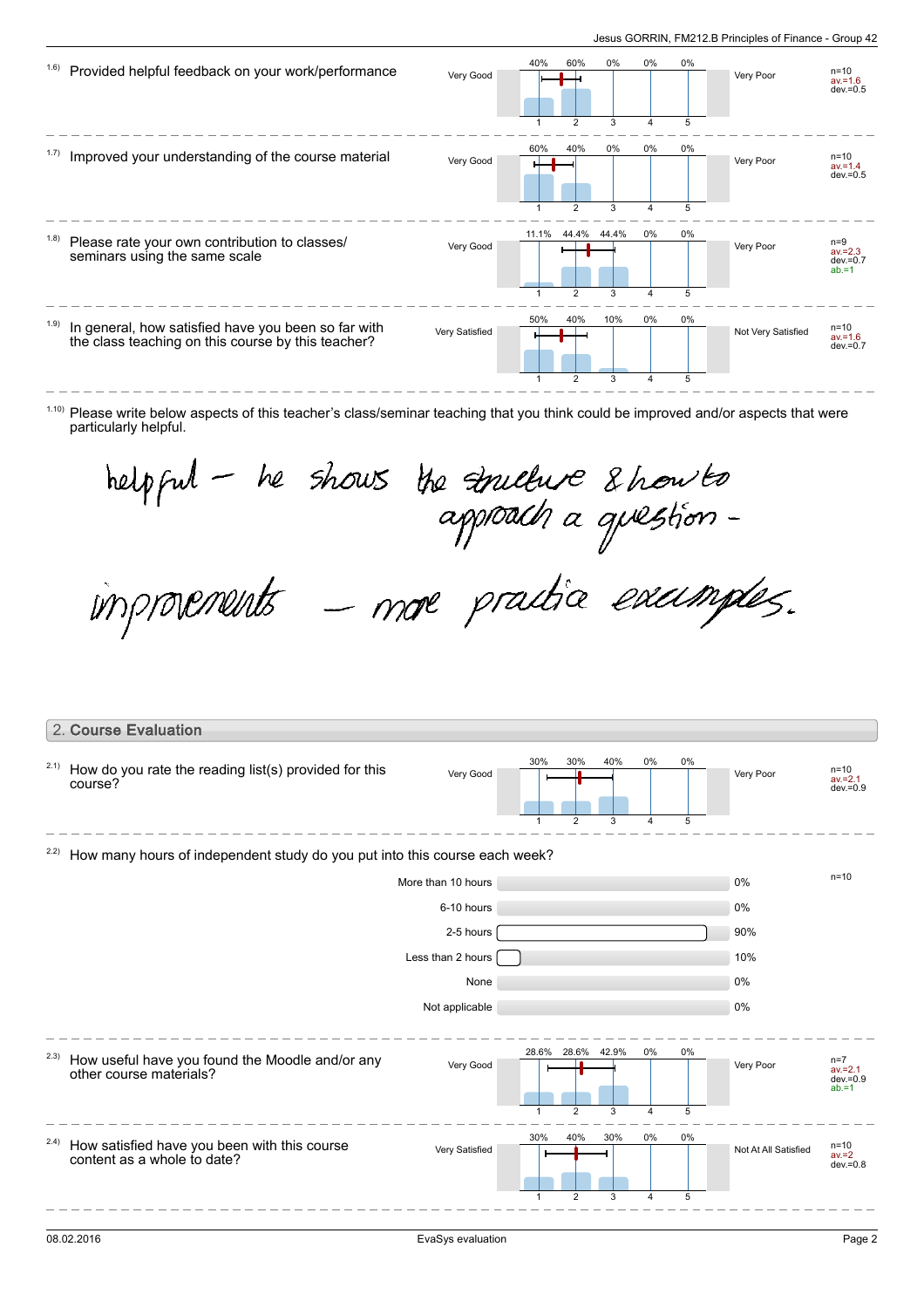| 2.5)  | How satisfied have you been with the lectures as a<br>whole to date?                                                                    | Very Satisfied | 30%      | 60%                  | 10%           | 0%           | 0%           | Not At All Satisfied | $n = 10$<br>$av = 1.8$<br>$dev = 0.6$ |
|-------|-----------------------------------------------------------------------------------------------------------------------------------------|----------------|----------|----------------------|---------------|--------------|--------------|----------------------|---------------------------------------|
| 2.6)  | How satisfied have you been with the integration of<br>classes with lectures?                                                           | Very Satisfied | 30%      | 30%                  | 3<br>30%      | Δ<br>10%     | 5<br>$0\%$   | Not At All Satisfied | n=10<br>$av = 2.2$<br>$dev = 1$       |
| 2.7)  | How satisfied have you been with the amount of<br>contact time with teachers for this course?                                           | Very Satisfied | 30%<br>1 | 30%<br>$\mathcal{P}$ | 3<br>40%<br>3 | 4<br>0%<br>4 | 5<br>0%<br>5 | Not At All Satisfied | $n = 10$<br>$av = 2.1$<br>$dev = 0.9$ |
| (2.8) | How satisfied are you that the feedback received on<br>this course will be helpful in preparing you for the<br>final course assessment? | Very Satisfied | 20%      | 50%                  | 30%<br>3      | 0%<br>4      | $0\%$<br>5   | Not At All Satisfied | $n = 10$<br>$av = 2.1$<br>$dev = 0.7$ |
| 2.9)  | Would you recommend this course to other students?                                                                                      |                |          |                      |               |              |              |                      |                                       |
|       |                                                                                                                                         | Yes            |          |                      |               |              |              | 80%                  | $n = 10$                              |
|       |                                                                                                                                         | Maybe          |          |                      |               |              |              | 20%                  |                                       |
|       |                                                                                                                                         | No             |          |                      |               |              |              | 0%                   |                                       |

Record the bectures.

### 3. Your Information

 $3.1)$  Which category of student are you?

particularly positive.

| First Year Undergraduate  | 0%   | $n=10$ |
|---------------------------|------|--------|
| Second Year Undergraduate | 100% |        |
| Third Year Undergraduate  | 0%   |        |
| <b>General Course</b>     | 0%   |        |
| Intercollegiate           | 0%   |        |
| Certificate               | 0%   |        |
| Diploma                   | 0%   |        |
| Masters                   | 0%   |        |
| Socrates or Erasmus       | 0%   |        |
| Research                  | 0%   |        |
| Other                     | 0%   |        |
|                           |      |        |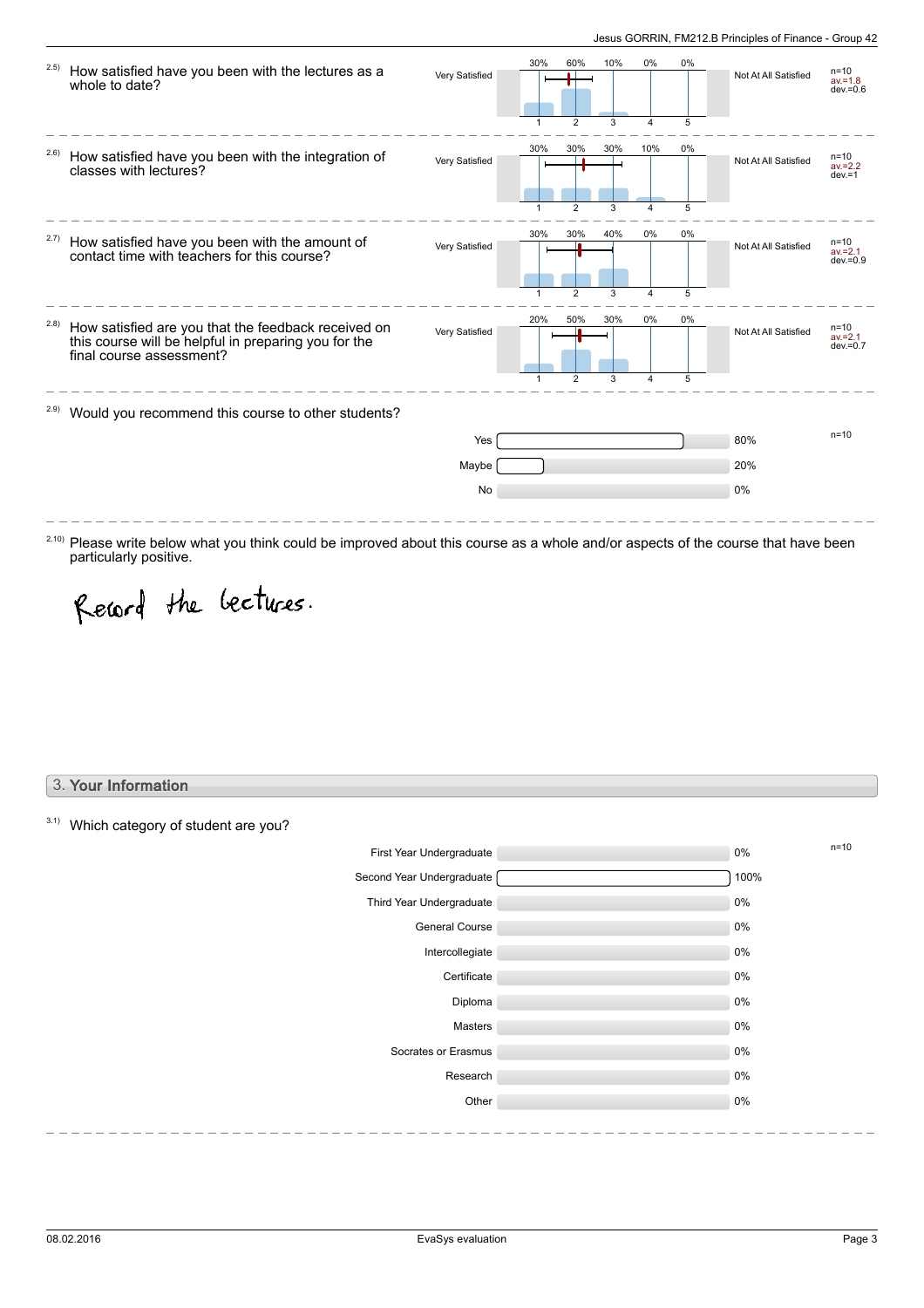| 3.2)<br>Which of the reasons given below describe why you are taking the course? (Please select all that apply) |      |          |  |  |  |
|-----------------------------------------------------------------------------------------------------------------|------|----------|--|--|--|
| It is compulsory for my degree programme                                                                        | 100% | $n = 10$ |  |  |  |
| I am interested in the subject matter                                                                           | 20%  |          |  |  |  |
| It was recommended to me by other students                                                                      | 0%   |          |  |  |  |
| It was recommended to me by a tutor                                                                             | 0%   |          |  |  |  |
| Other                                                                                                           | 0%   |          |  |  |  |
|                                                                                                                 |      |          |  |  |  |